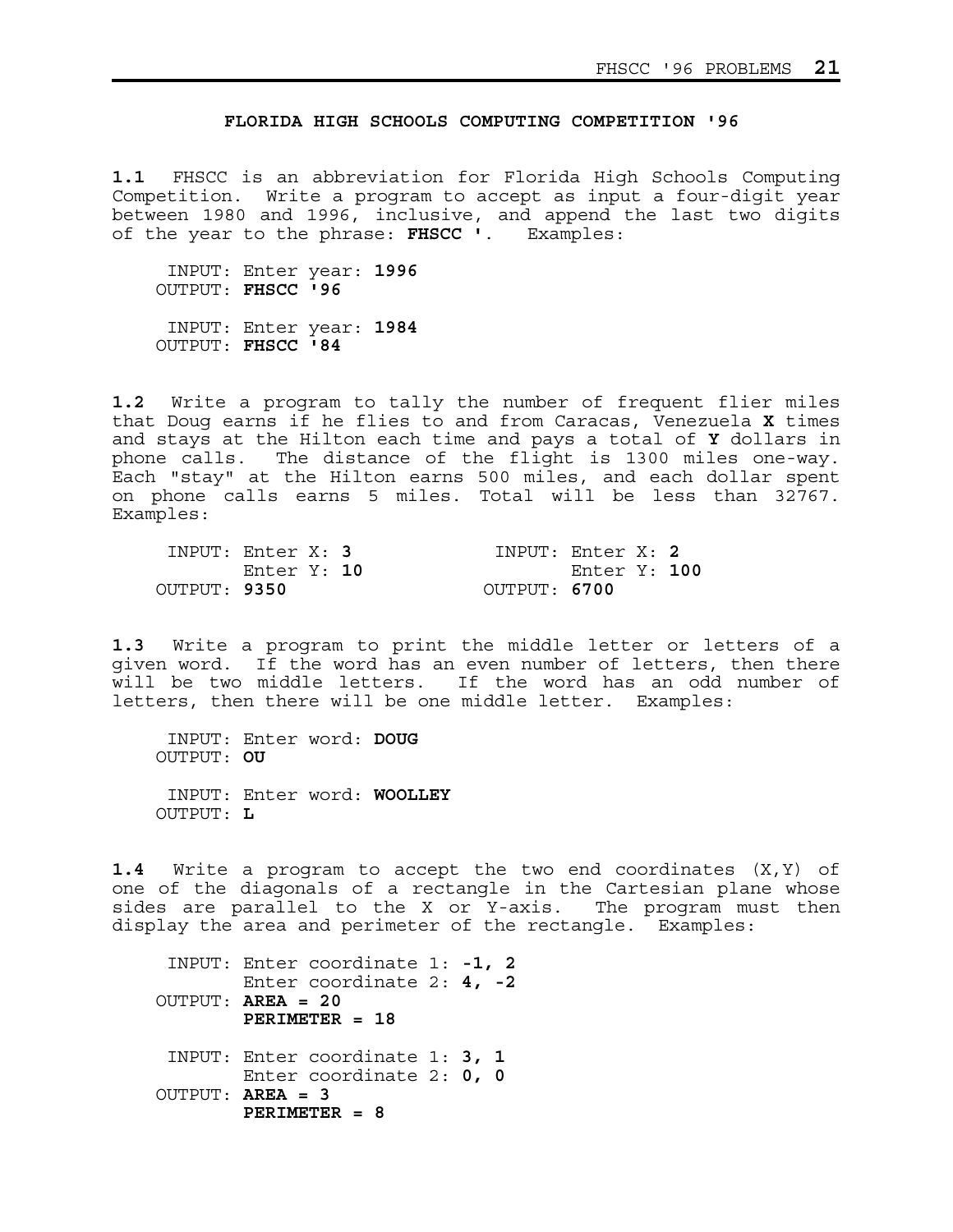**1.5** Write a program to code-break a given encrypted secret message made up of alphabetic characters and spaces. The decoder must translate the letters ABCDEFGHIJKLMNOPQRSTUVWXYZ into the corresponding letters ZYXWVUTSRQPONMLKJIHGFEDCBA, respectively. A space is decoded into a space. The encryption will not contain more than 40 characters. Example:

 INPUT: Enter encryption: **UOLIRWZ SRTS HXSLLO** OUTPUT: **FLORIDA HIGH SCHOOL**

 INPUT: Enter encryption: **XLNKFGVI XLMGVHG** OUTPUT: **COMPUTER CONTEST**

**1.6** A nice hotel in Caracas, Venezuela has 26 floors above the ground floor. Write a program to accept as input the floors on which an elevator of this hotel stops consecutively, and determine the total number of floors that an elevator of this hotel touches and the number of unique floors that the elevator touches. The elevator always starts on the ground (floor 0) and ends on the ground (floor 0). Therefore, the elevator starts by touching the ground floor and ends touching the ground floor. In the first example below, the elevator touches floors 0,1,2,3,4,5 then floors 4,3, then floor 4, then floors 3,2,1,0 for a total of 13 floors. In the second example below, the elevator touches floors 0,1,2, then floors 3,4, then floors 3,2,1,0 for a total of 9 floors. Examples:

| INPUT: Enter floor: 5<br>Enter floor: 3<br>Enter floor: 4<br>Enter floor: 0                      |
|--------------------------------------------------------------------------------------------------|
| OUTPUT: TOTAL FLOORS TOUCHED = 13<br>UNIQUE FLOORS TOUCHED = 6                                   |
| INPUT: Enter floor: 2<br>Enter floor: 4<br>Enter floor: 0                                        |
| OUTPUT: TOTAL FLOORS TOUCHED = 9<br>UNIQUE FLOORS TOUCHED = 5                                    |
| INPUT: Enter floor: 20<br>Enter floor: 5<br>Enter floor: 24<br>Enter floor: 10<br>Enter floor: 0 |
| OUTPUT: TOTAL FLOORS TOUCHED = 79<br>UNIOUE FLOORS TOUCHED =<br>25                               |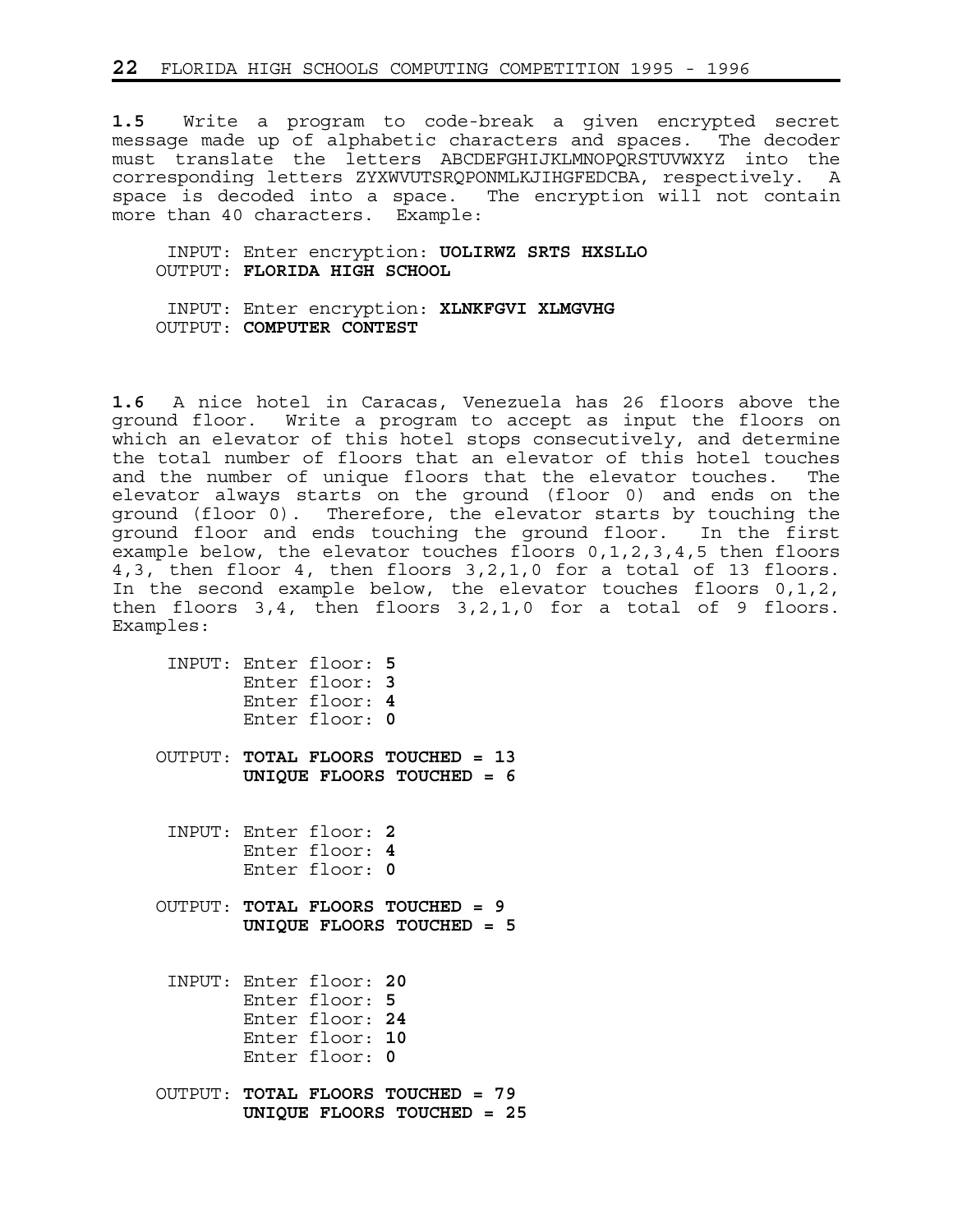**1.7** Write a program to determine a person's ratios for buying a house and whether he qualifies for a mortgage if a mortgage company will not approve a loan with ratios over 33% / 38%. All amounts input are monthly tallies. To qualify for the loan, the first ratio must not exceed 33% and the second ratio must not exceed 38%. The first ratio computes the loan amount divided by the income. The second ratio computes the sum of the loan and other debts divided by the income. Display the first and second ratios in the format: RATIOS =  $\#$ #.#\$ /  $\#$ #.#\$, where each ratio is rounded to the nearest tenth of a percent . Display if this rounded to the nearest tenth of a percent. person DOES QUALIFY or DOES NOT QUALIFY for the loan. Examples:

- INPUT: Enter amount of loan: **900** Enter amount of debts: **200** Enter amount of income: **2800**
- OUTPUT: **RATIOS = 32.1% / 39.3% DOES NOT QUALIFY**
	- INPUT: Enter amount of loan: **1000** Enter amount of debts: **170** Enter amount of income: **3100**
- OUTPUT: **RATIOS = 32.3% / 37.7% DOES QUALIFY**

**1.8** Write a program to convert numbers 1-10 to the English or Spanish word for the number. The program will first prompt for either the letter 'E' for English or 'S' for Spanish. Next, the program will accept as input a number between 1 and 10, inclusive, and display the name of the number in the requested language.

English: ONE TWO THREE FOUR FIVE SIX SEVEN EIGHT NINE TEN Spanish: UNO DOS TRES CUATRO CINCO SEIS SIETE OCHO NUEVE DIEZ

 INPUT: Enter E or S: **E** Enter number: **4**

OUTPUT: **FOUR**

 INPUT: Enter E or S: **S** Enter number: **10**

OUTPUT: **DIEZ**

 INPUT: Enter E or S: **S** Enter number: **5**

OUTPUT: **CINCO**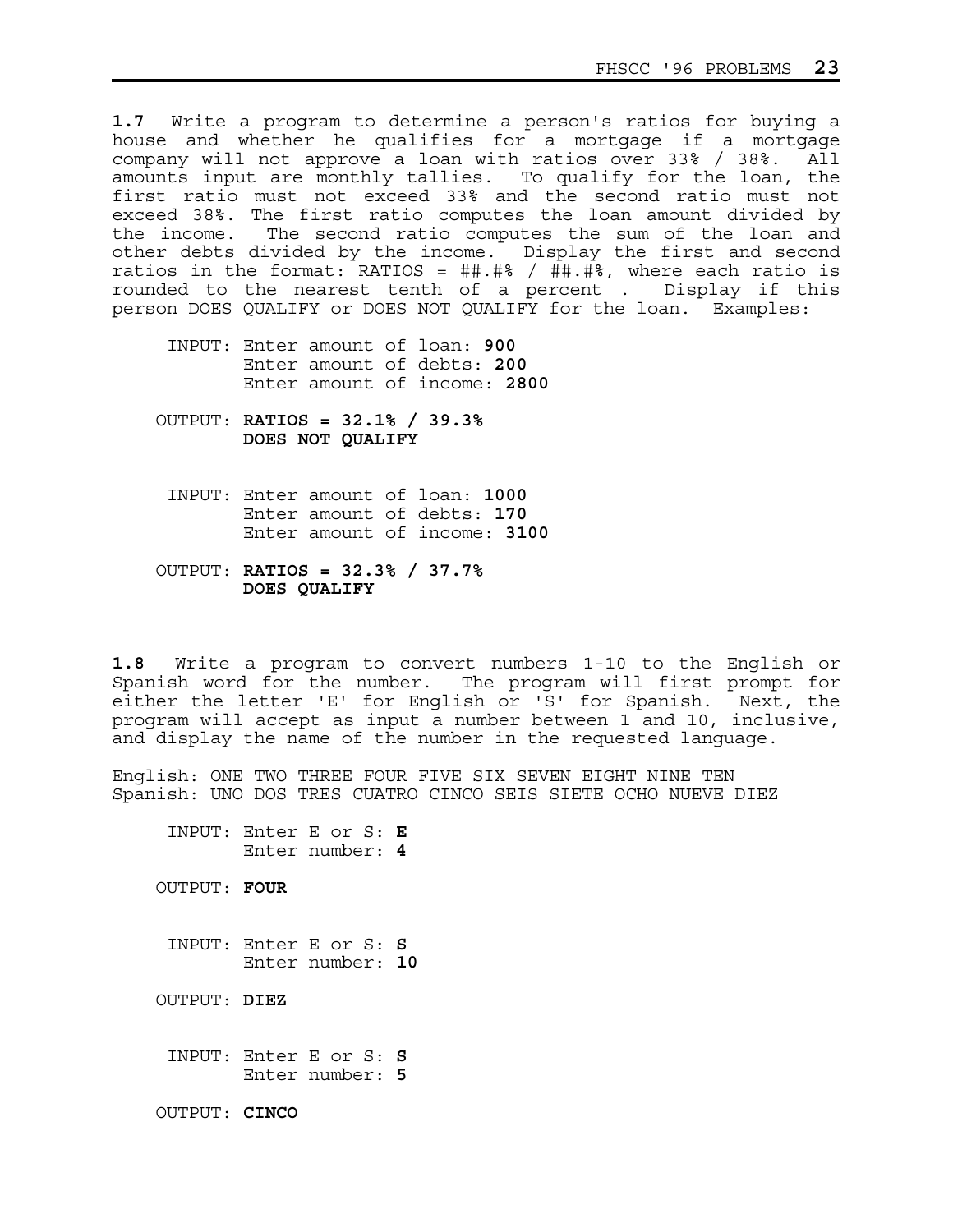**1.9** Write a program to form a cross with the word(s) input, given that the total number of characters input is an odd number and the word(s) are to intersect at the middle character. Example:

 INPUT: Enter word(s): **THE CROSS** OUTPUT: **T**  *H* **E** E **E THE CROSS R R O S S** S S S S S S S S S S S S S S

**1.10** Write a program to simulate the PRICE IS RIGHT game. Given an item's actual price, and unique price guesses from four contestants, determine which person comes the closest to the price without going over the actual cost. If every contestant goes over the price, then display the message "EVERYONE IS OVER". Examples:

 INPUT: Enter actual price: **425** Enter guesses A, B, C, D: **300, 400, 500, 200** OUTPUT: **PERSON B** INPUT: Enter actual price: **399** Enter guesses A, B, C, D: **300, 400, 500, 301** OUTPUT: **PERSON D** INPUT: Enter actual price: **299** Enter guesses A, B, C, D: **300, 400, 500, 301** OUTPUT: **EVERYONE IS OVER**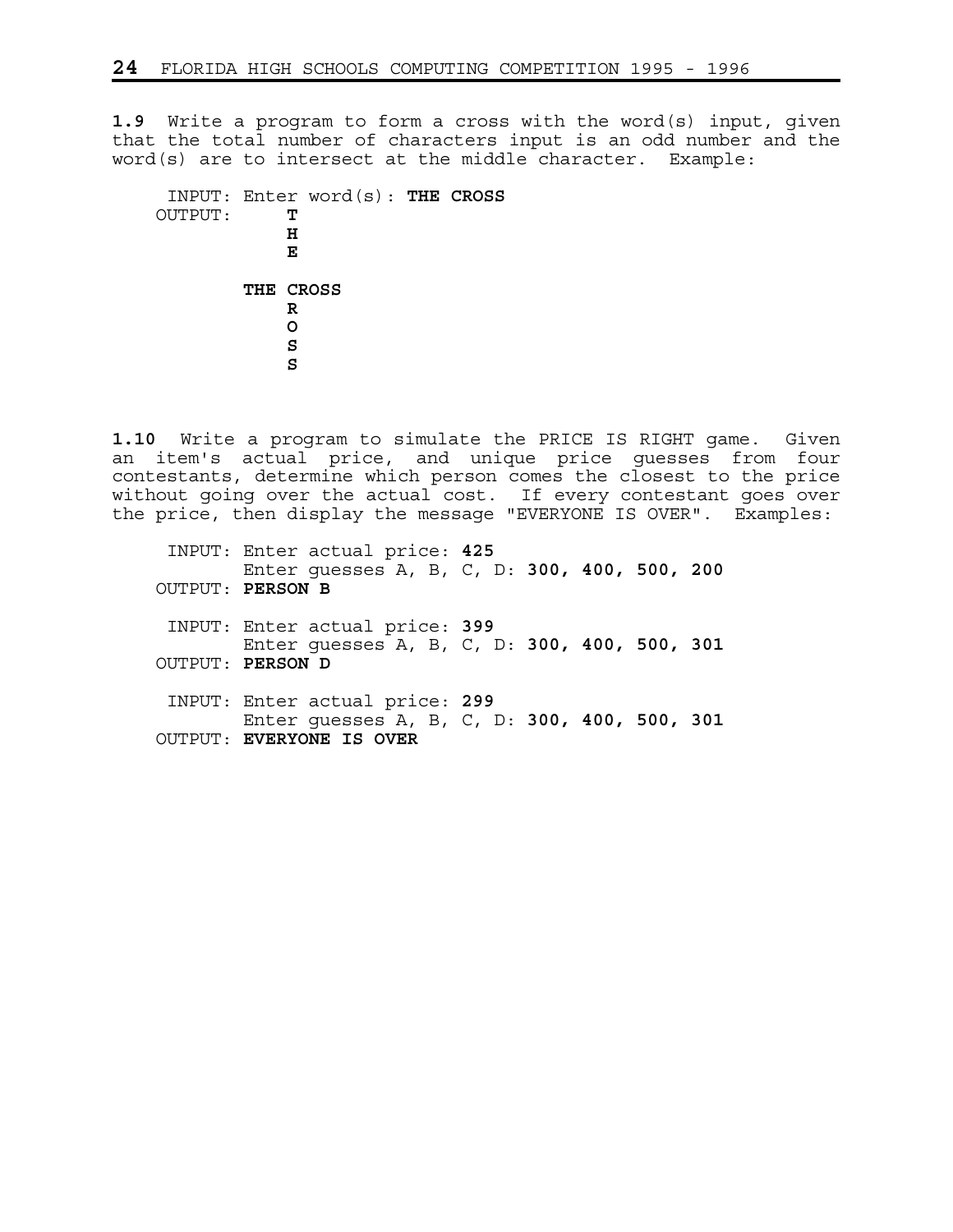**2.1** Write a program that will emulate random dart throws. The dart scores possible are 0,2,4,5,10,20,50 with the probability of hitting any score being the same as any other. The object of the game is to accumulate a score of at least 100 points. The program will print the score of each dart throw, separated by a comma, until the sum of the scores totals 100 points or more. The program must then print the number of throws that achieved the score, followed by the total score achieved. Sample RANDOM runs:

 OUTPUT: 2,4,20,4,10,0,5,20,4,2,50 11 THROWS ACHIEVED SCORE OF 121

 OUTPUT: 50,20,10,5,10,2,5 7 THROWS ACHIEVED SCORE OF 102

**2.2** Write a program to compress information and save space, given a string of data. Input will consist of a string of letters with one or more asterisks (representing spaces) between words. The program must display the string of data with multiple asterisks replaced by the number of asterisks being eliminated. If only one asterisk separates two words, the asterisk should not be replaced with the number 1 since space would not be conserved. Examples:

 INPUT: Enter string: **WE\*CONSERVE\*\*\*\*SPACE\*\*BY\*\*\*COMPRESSION** OUTPUT: **WE\*CONSERVE4SPACE2BY3COMPRESSION**

 INPUT: Enter string: **THIS\*\*SENTENCE\*IS\*\*\*\*\*COMPRESSED** OUTPUT: **THIS2SENTENCE\*IS5COMPRESSED**

**2.3** Set "A" has the property that the product of any two elements (numbers in the set) is 1 less than a perfect square. The numbers 1, 3, and 8 are elements of this set, i.e.  $1x3=(4-1)$ ,  $1x8=(9-1)$ , 3x8=(25-1). Write a program to find two other whole numbers less than 1000 that are also elements of set "A". Display the solutions in numerical order in the format shown below, where # represents a digit. Example output format:

 OUTPUT: # ###

**2.4** Write an efficient program to display the least common multiple of a set of integers from 1 to N, inclusive, where N is at most 30. The least common multiple is a positive integer that is evenly divisible by every integer in the set and will contain at most 13 digits. Examples:

|            | INPUT: Enter $N: 6$ |  | INPUT: Enter N: 30    |
|------------|---------------------|--|-----------------------|
| OUTPUT: 60 |                     |  | OUTPUT: 2329089562800 |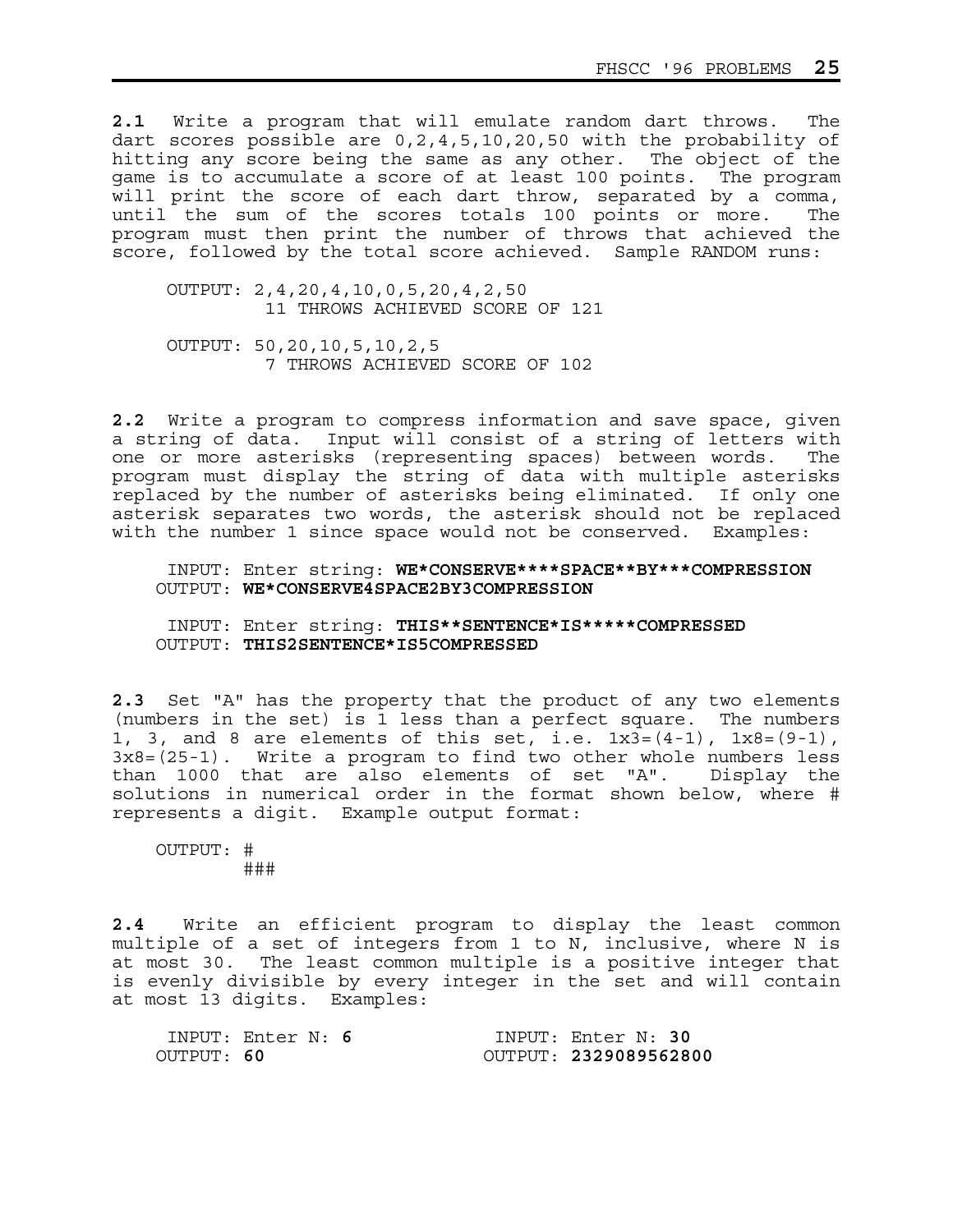**2.5** Write a program to calculate a fractional value of threeletter words. The reciprocal value of a letter in the alphabet (A...Z) is defined as the reciprocal of the position of that letter in the alphabet  $(A=1/1, B=1/2, C=1/3 ... Z=1/26)$ . The fractional value is the sum of the reciprocals of the value of each letter in that word. This value must be printed as a simplified fraction. In the first example below, CAB is  $1/3 + 1/1$ +  $1/2$  =  $11/6$ . In the second example below, EAT is  $1/5$  +  $1/1$  +  $1/20 = (4 + 20 + 1)/20 = 25/20 = 5/\overline{4}$ . Examples:

 INPUT: Enter word: **CAB** OUTPUT: **11/6** INPUT: Enter word: **EAT** OUTPUT: **5/4**

**2.6** The Fibonacci sequence has the property that each number (beyond the first two) is the sum of the previous two numbers  $(1, 1, 2, 3, 5, 8, \ldots)$ . The first two numbers in the sequence are 1 and 1. The third number is the sum of 1 and 1, or 2. The fourth number is the sum of 1 and 2, or 3. The fifth number is the sum of 2 and 3, or 5, etc.

Write a program to accept as input a number, N, less than 10, and display the Nth prime within the Fibonacci sequence. The first prime number in the sequence is the number 2. Examples:

 INPUT: Enter N: **3** OUTPUT: **5** INPUT: Enter N: **9** OUTPUT: **514229**

**2.7** GTE sorts its phone bills by postal code then by telephone number before the bills are printed. Write a program to accept as input a list of (at most 8) four-digit phone numbers followed by zip code, and display the order in which the phone numbers will be printed. Input will be terminated by the entry **0000, 00000**. All other entries will not have any leading zeros. Example:

| INPUT: Enter phone #, zip: 1796, 33647 |                              | Enter phone #, zip: 1521, 33555<br>Enter phone #, zip: 2001, 33647<br>Enter phone #, zip: 1400, 33647<br>Enter phone #, zip: 1621, 33555<br>Enter phone #, $zip: 0000, 00000$ |  |  |  |
|----------------------------------------|------------------------------|-------------------------------------------------------------------------------------------------------------------------------------------------------------------------------|--|--|--|
| OUTPUT: 1521                           | 1621<br>1400<br>1796<br>2001 |                                                                                                                                                                               |  |  |  |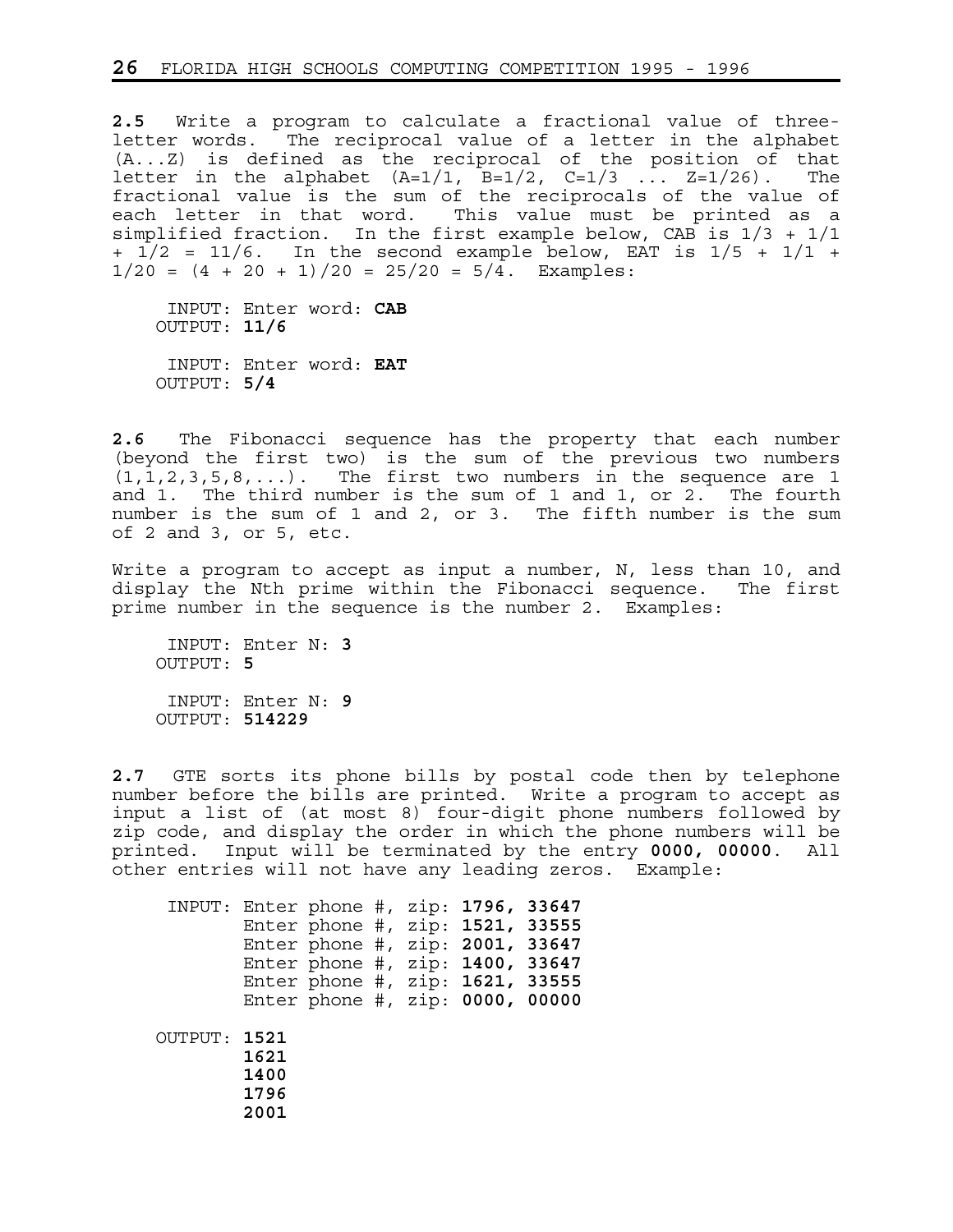**2.8** Write a program to display the findings of a statistical test on a set of random letters. Given a string of letters, display the number of runs of letters that are in the first half of the alphabet (A,B,C,D,E,F,G,H,I,J,K,L,M), and the number of runs of letters that are in the second half of the alphabet (N,O,P,Q,R,S,T, U,V,W,X,Y,Z). A run is a continuous group of elements in the same category. A string of FLANOMZUGODISGOODF consists of the runs: FLA, NO, M, ZU, G, O, DI, S, G, OO, DF. Examples:

 INPUT: Enter letters: **FLANOMZUGODISGOODF** OUTPUT: **RUNS IN 1ST HALF = 6 RUNS IN 2ND HALF = 5**  INPUT: Enter letters: **XPQJESUSISLORDQPY** OUTPUT: **RUNS IN 1ST HALF = 4** 

 **RUNS IN 2ND HALF = 5** 

**2.9** Write a program to reverse the order of letters in each word of a given string unless the word is a palindrome (a word that is spelled the same forward and backward). If the word is a palindrome, then replace each letter with a question mark (?). Each word is separated by a single space. Examples:

 INPUT: Enter string: **HOW GOOD IT IS FOR REMER** OUTPUT: **WOH DOOG TI SI ROF ?????**

 INPUT: Enter string: **OTTO CAME UP WITH THE WORD ROADAOR** OUTPUT: **???? EMAC PU HTIW EHT DROW ???????**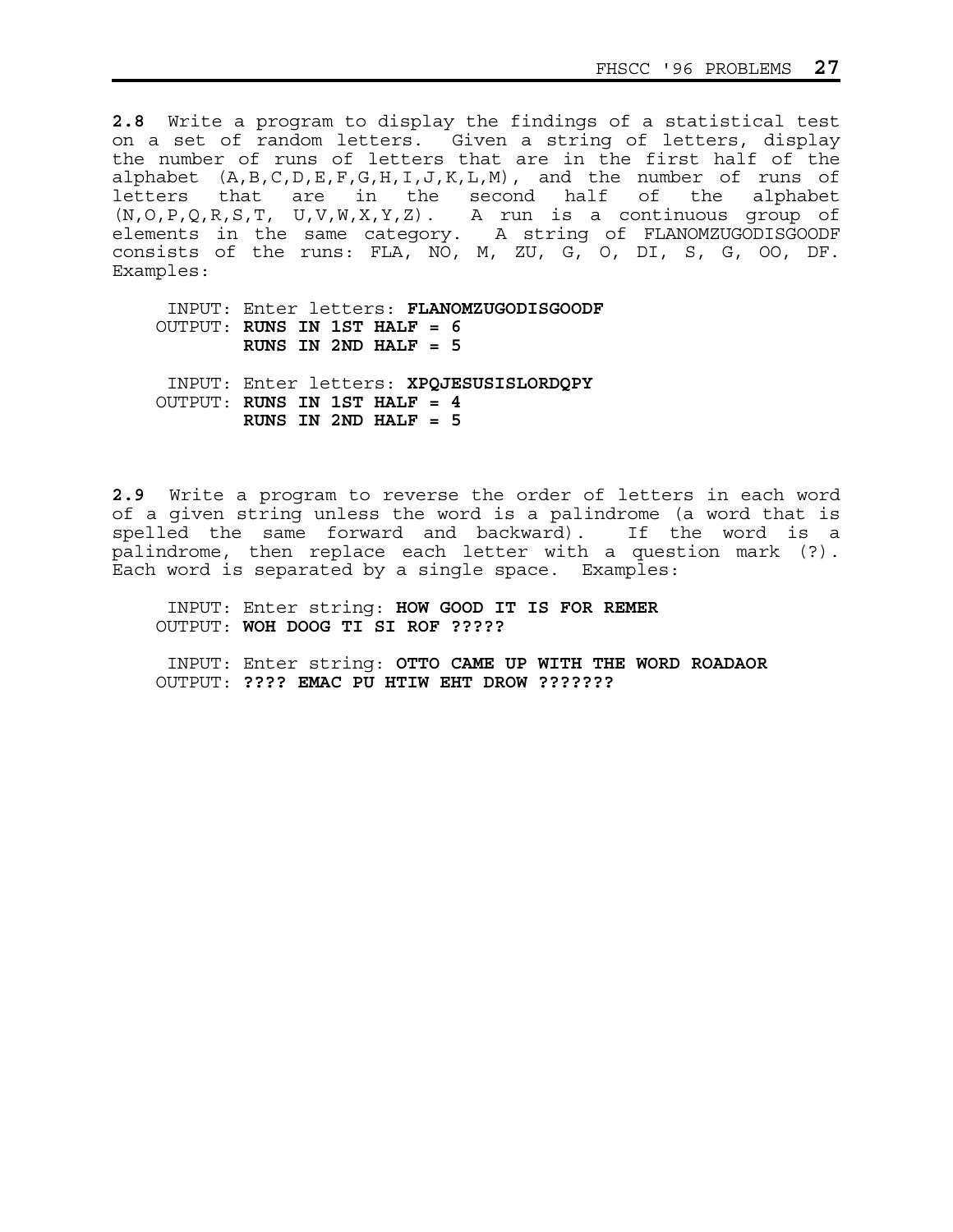**2.10** Write a program to determine the day of the week that a given date falls by using the following three tables and algorithm:

| MONTH NUMBERS       |                          |                                                        |                    |
|---------------------|--------------------------|--------------------------------------------------------|--------------------|
| January<br>February | $\mathbf{1}$<br>4        | (if leap year then use 0)<br>(if leap year then use 3) |                    |
| March<br>April      | 4<br>0                   | CENTURY NUMBERS                                        | DAY NUMBERS        |
| May                 | 2                        |                                                        |                    |
| June                | 5                        | add 4<br>1753 to 1799                                  | Saturday<br>$= 0$  |
| July                | $\mathbf 0$              | add 2<br>1800 to 1899                                  | Sunday<br>$= 1$    |
| Auqust              | $\overline{\phantom{a}}$ | 1900 to 1999<br>add 0                                  | Monday<br>$= 2$    |
| September 6         |                          | add 6<br>2000 to 2099                                  | Tuesday<br>$= 3$   |
| October             |                          | add 4<br>2100 to 2199                                  | Wednesday<br>$= 4$ |
| November            | 4                        |                                                        | Thursday<br>$= 5$  |
| December            | 6                        |                                                        | Friday<br>6<br>$=$ |

Sum the following five derived numbers:

- 1) The last two digits of the year.
- 2) The whole quotient of this number divided by 4.
- 3) The MONTH NUMBER associated with the input month.
- 4) The day of the month for the input date.
- 5) The CENTURY NUMBER associated with the input year.

Next, divide the sum of the five numbers above by 7 and compare the remainder with the DAY NUMBERS to obtain the corresponding day.

Input will be three numbers corresponding to the month, day, and year. Note that a leap year is divisible by 4, except for those years also divisible by 100; but, if the year is also divisible by 400 then it is still a leap year. In the first example below, the algorithm uses the input date of August 4, 1856, and divides the sum of  $(56 + 14 + 3 + 4 + 2)$  by 7, which equals 11 remainder 2. The number 2 corresponds to Monday, so August 4, 1856 was a Monday. Examples:

 INPUT: Enter month, day, year: **8, 4, 1856** OUTPUT: **MONDAY** INPUT: Enter month, day, year: **9, 27, 1990** OUTPUT: **THURSDAY** INPUT: Enter month, day, year: **2, 1, 1996** OUTPUT: **THURSDAY**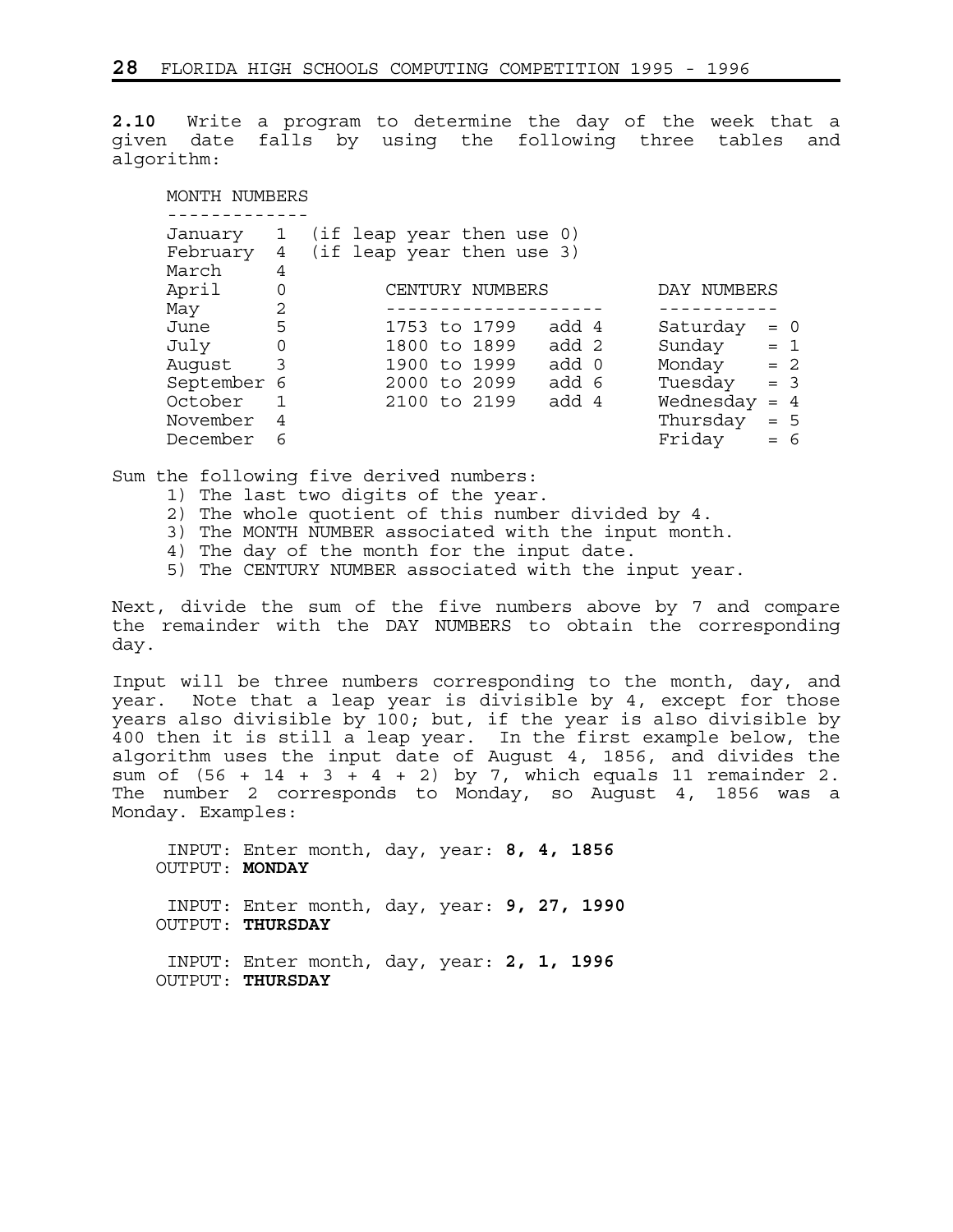**3.1** Write a program to display the appearance of a 3-dimensional book with the two title lines centered vertically on the spine. The spine's height is to be 2 characters more than the longest title line. The book's width is to be 5 characters. In the process of centering the shorter title line, if there is an extra space it should succeed the title line. Title lines will not exceed 17 characters. The left side of the book must be in column 1 and the top of the book must be on row 1 of the screen. Examples:

| INPUT: Enter title 1: WHERE WE<br>Enter title 2: STAND                                                                                                                                                                                                                                                                                                                                            |
|---------------------------------------------------------------------------------------------------------------------------------------------------------------------------------------------------------------------------------------------------------------------------------------------------------------------------------------------------------------------------------------------------|
| OUTPUT: (Screen clears, left side in column 1, top in row 1)<br>/---/!<br>$\frac{1}{1}$<br>! W!<br>!S H!<br>!T E!<br>$!A$ R!<br>IN E!<br>$\begin{array}{ccccc} 1 & 1 & 1 \\ 1 & 1 & 1 \\ 1 & 1 & 1 \end{array}$<br>$!$ E! /<br>$1 - - 1/$                                                                                                                                                         |
| INPUT: Enter title 1: EVIDENCE THAT<br>Enter title 2: DEMANDS A VERDICT<br>OUTPUT: (Screen clears, left side in column 1, top in row 1)<br>$/ - - - / 1$<br>$\frac{1}{2}$<br>$1 - - - 1$<br>$1D$ $1$<br>$1E$ $1$<br>$!M$ E!<br>!A V!<br>!N I!<br>$!D$ $D$ !<br>$IS$ $E!$<br>$!$ N!<br>$!A \tC!$<br>$!$ E!<br>$1\Lambda$ i<br>IE T!<br>!R H!<br>!D A!<br>$!I$ T!<br>$IC$ !<br>$!T$ !<br>$1 - - 1/$ |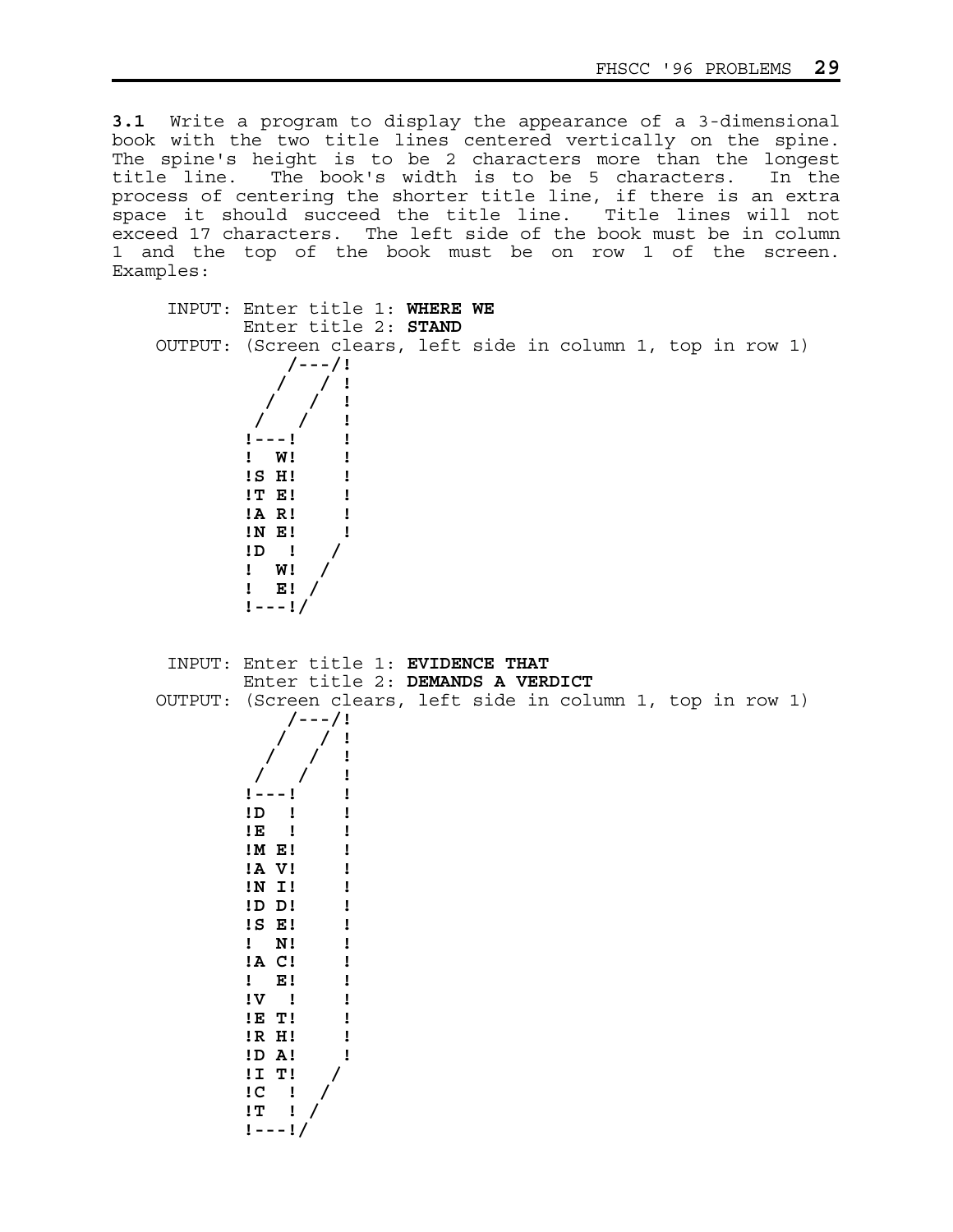**3.2** Write a program to produce a prime factors tree for a given number. As seen in the example below, the symbols  $\{\rangle\}$  and  $\{\setminus\}$ appear beneath the largest non-prime factors' left and right, respectively. The smallest prime factors on the bottom-left of each  $\{\prime\}$  are to be displayed in ascending order on each succeeding pair of lines. The larger factor on each line is the dividend of the number appearing above it and the prime on its left. The input number will have less than 10 prime factors and none of the factors will have more than four digits. The program must clear the screen and display the input number beginning in column 6. Examples:

 INPUT: Enter number: **100** OUTPUT: (Screen is cleared, and the following appears) **100**   $\frac{1}{2}$  /  $\frac{1}{2}$ **2** 50  $\frac{1}{2}$   $\frac{1}{2}$   $\frac{1}{2}$   $\frac{1}{2}$   $\frac{1}{2}$   $\frac{1}{2}$   $\frac{1}{2}$   $\frac{1}{2}$   $\frac{1}{2}$   $\frac{1}{2}$   $\frac{1}{2}$   $\frac{1}{2}$   $\frac{1}{2}$   $\frac{1}{2}$   $\frac{1}{2}$   $\frac{1}{2}$   $\frac{1}{2}$   $\frac{1}{2}$   $\frac{1}{2}$   $\frac{1}{2}$   $\frac{1}{2}$   $\frac{1}{2}$  **2** 25  $\frac{1}{2}$   $\frac{1}{2}$   $\frac{1}{2}$   $\frac{1}{2}$   $\frac{1}{2}$   $\frac{1}{2}$   $\frac{1}{2}$   $\frac{1}{2}$   $\frac{1}{2}$   $\frac{1}{2}$   $\frac{1}{2}$   $\frac{1}{2}$   $\frac{1}{2}$   $\frac{1}{2}$   $\frac{1}{2}$   $\frac{1}{2}$   $\frac{1}{2}$   $\frac{1}{2}$   $\frac{1}{2}$   $\frac{1}{2}$   $\frac{1}{2}$   $\frac{1}{2}$  **5** 5 5 INPUT: Enter number: **1716** OUTPUT: (Screen is cleared, and the following appears) **1716**   $\prime$  /  $\prime$  /  $\prime$  **2 858**   $\frac{1}{2}$  /  $\frac{1}{2}$  **2 429**   $\frac{1}{2}$  /  $\frac{1}{2}$ **3** 143  $\frac{1}{2}$   $\frac{1}{2}$   $\frac{1}{2}$   $\frac{1}{2}$   $\frac{1}{2}$   $\frac{1}{2}$   $\frac{1}{2}$   $\frac{1}{2}$   $\frac{1}{2}$   $\frac{1}{2}$   $\frac{1}{2}$   $\frac{1}{2}$   $\frac{1}{2}$   $\frac{1}{2}$   $\frac{1}{2}$   $\frac{1}{2}$   $\frac{1}{2}$   $\frac{1}{2}$   $\frac{1}{2}$   $\frac{1}{2}$   $\frac{1}{2}$   $\frac{1}{2}$  **11** 13

**3.3** Write a program to simulate a "base four" calculator that accepts expressions involving +, -, and unsigned integers in base 4. Each integer input will be less than 6 digits long and the result must be displayed in base 4. No expression will contain more than 40 characters. Examples:

 INPUT: Enter base 4 expression: **1230+23-3210-123+10** OUTPUT: **-2010** INPUT: Enter base 4 expression: **123-12-12+23-321+333** OUTPUT: **200**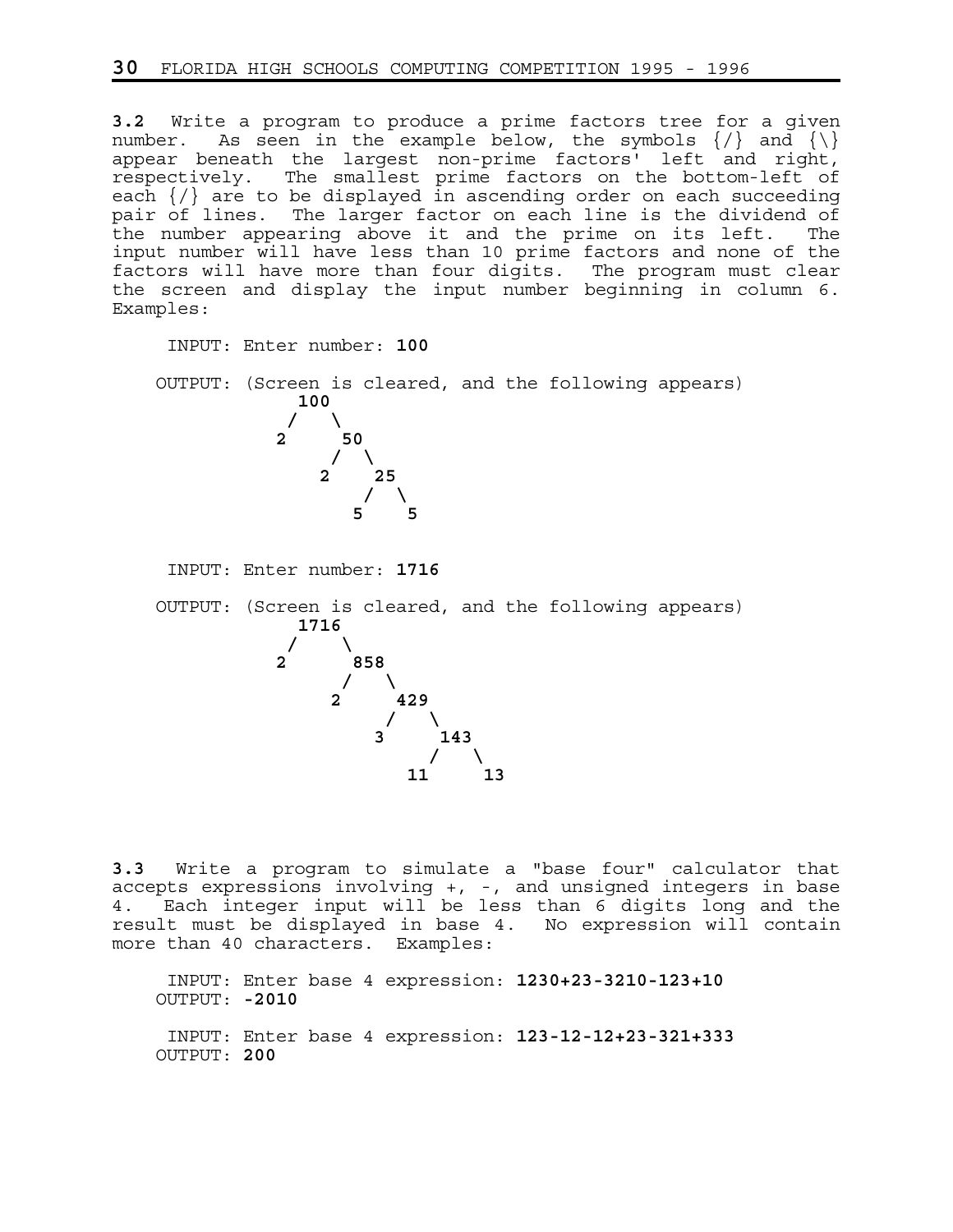**3.4** Write a program to calculate the daily amount of money that a contractor makes for working between a given time frame. Input will consist of the hourly rate of pay in dollars for contractors who work more than 50 percent of their time during normal working hours (7 AM - 5 PM). If at least 50 percent of the work is done outside of normal hours then the pay rate is to be increased by a "shift differential" of 10 percent to be applied for all the hours worked. Contractors will work less than 12 hours per day. The start and finish time will be input in the form HH:MM and followed by either AM or PM. Note: 11:59AM is followed by 12:00PM, and 11:59PM is followed by 12:00AM. Output must be of the format \$DDD.CC with no leading zeros in dollars and have trailing zeros in cents. Examples:

 INPUT: Enter pay/hour: **9.05** Enter start time: **08:00AM** Enter finish time: **07:00PM** OUTPUT: **\$ 99.55** INPUT: Enter pay/hour: **20.00** Enter start time: **12:15PM** Enter finish time: **09:45PM** OUTPUT: **\$209.00**

**3.5** On a panel of 16 buttons (4 rows of 4 buttons), each button must be pressed once and in the correct order. The final button to be pressed is always marked 0F for Final. The number of moves and the direction is marked on each button. 1R means one move right; 2D means two moves down; 3U means three moves up; 1L means one move left.

Write a program to print the first button that you must press (and its position) that will lead you to press every other button and finish at the final button 0F. In the first example below, pressing the 3L button leads to 1D, 3R, 2U, 1U, 2L, 3D, 1R, 3U, 2L, 1D, 2R, 1L, 1D, 1R, 0F. Examples:

 INPUT: Enter row: **1D 3D 2L 2L** Enter row: **2R 1D 1L 1U** Enter row: **1D 1R 0F 3L** Enter row: **3R 1R 3U 2U**

- OUTPUT: **FIRST BUTTON = 3L AT ROW = 3, COL = 4**
	- INPUT: Enter row: **0F 3D 3D 2L** Enter row: **2R 1D 1U 2L** Enter row: **2U 1L 1R 1U** Enter row: **2U 1L 1U 3U**
- OUTPUT: **FIRST BUTTON = 3U AT ROW = 4, COL = 4**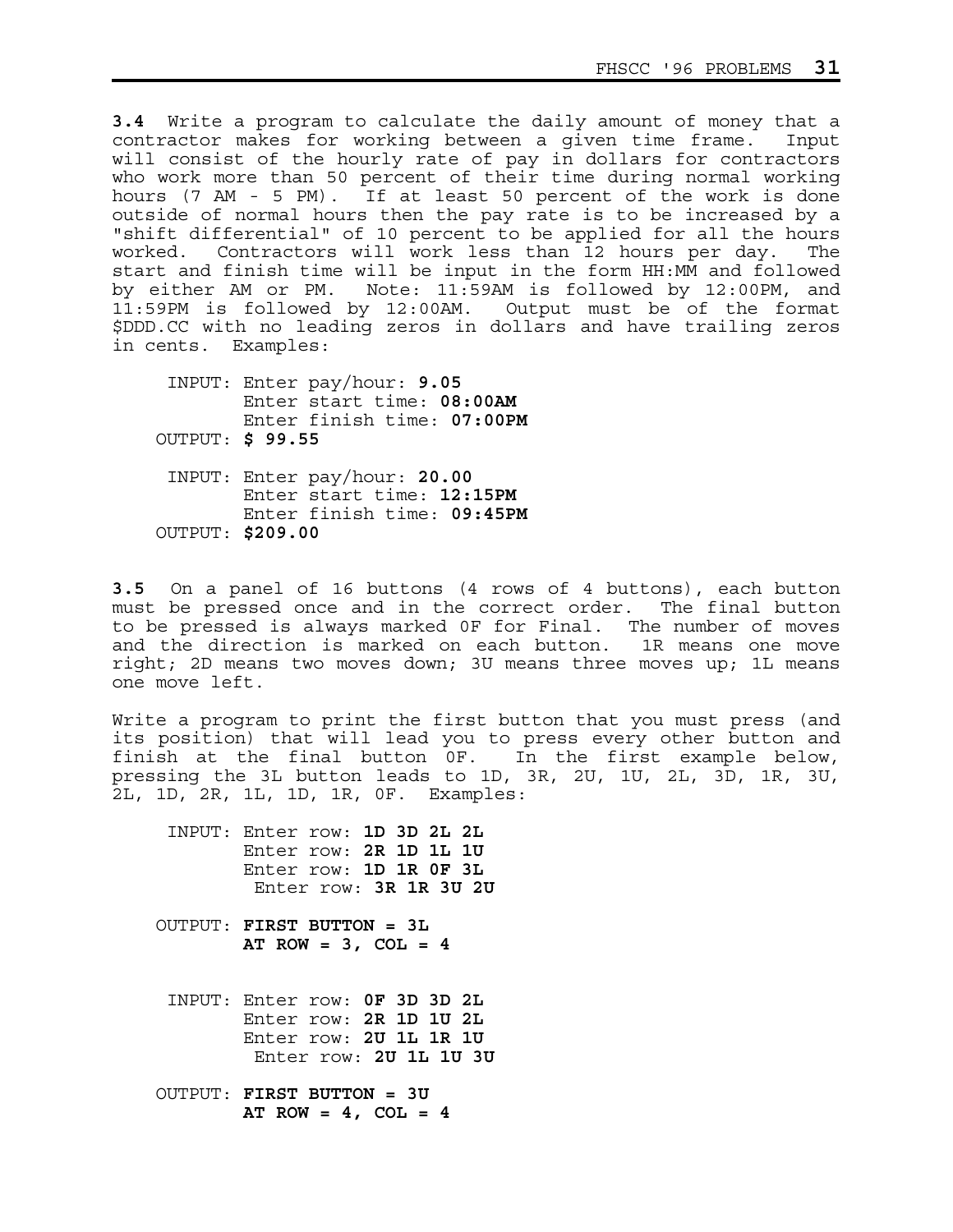**3.6** A magic square is a matrix of distinct numbers with the same number of rows as columns, and the sum of the numbers in each row, column, and diagonal is equal to the same total (the magic number). There are a number of general methods for generating magic squares with an odd "order" (number of rows and columns). La Loubre invented the staircase method:

1) Start with a number in the top middle square.

2) The next number (incremented by a constant) is placed diagonally up and right in the next box of the array. If the number would be placed outside of the array, then the number is moved to another spot in the array according to these two rules: If the top row is exceeded, then it is placed in the bottom row; if the right-most column is exceeded, then it is placed in the first column.

3) If the square is already occupied while trying to place the number in the array, then the number is placed in the square that is immediately below the original number. If the bottom row is exceeded then the number is placed in the top row with the same column.

4) Continue to place numbers in the magic square by repeating steps 2 and 3 until all squares have been populated.

Write a program to display a magic square using the staircase algorithm, given as input an odd "order" for the magic square (at most 13), the first positive integer to use, and the positive integral increment between each successive number. In the magic square, each number is to be right justified within a fourcharacter column. Begin the output by displaying the magic number (the sum of all the cells for a column, for a row, for a diagonal). Examples:

INPUT: Enter order, first number, increment: **3, 2, 3**

 OUTPUT: **MAGIC NUMBER = 42 23 2 17 8 14 20 11 26 5**

INPUT: Enter order, first number, increment: **7, 90, 2**

 OUTPUT: **MAGIC NUMBER = 966 148 166 184 90 108 126 144 164 182 102 106 124 142 146 180 100 104 122 140 158 162 98 116 120 138 156 160 178 114 118 136 154 172 176 96 130 134 152 170 174 94 112 132 150 168 186 92 110 128**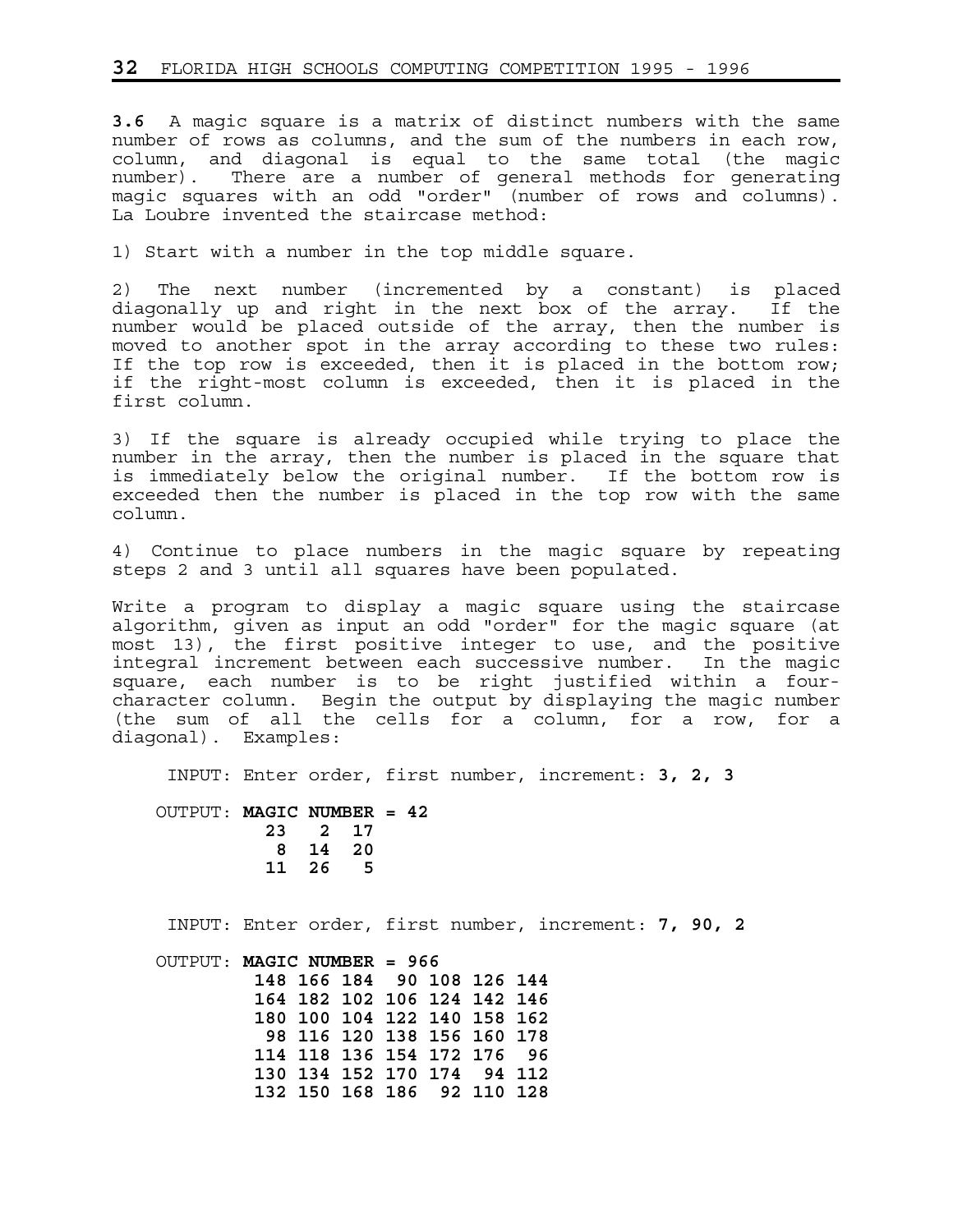**3.7** A magic square is a matrix of distinct numbers with the same number of rows as columns and the sum of the numbers in each row, column, and diagonal is equal to the same total (the magic number). All magic squares with an odd "order" (number of rows and columns) can be generated using La Loubre's staircase method. General methods are still being explored for generating magic squares with an even "order" (number of rows and columns). Magic squares whose order is a multiple of four can be constructed by a particular method. However, the most difficult magic square to produce is one with an order of 6. The easiest method used to construct a 6 by 6 magic square is as follows:

1) Divide the 6 by 6 square into four 3 by 3 squares.

2) Using the "staircase" method to generate 3 by 3 magic squares, place the first nine numbers in the upper left 3 by 3 square, place the next nine numbers in the lower right-hand 3 by 3 square, place the next nine numbers in the upper right-hand 3 by 3 square, place the last nine numbers in the lower left-hand 3 by 3 square.

3) Transpose the three cells in positions (1,1), (2,2), (3,1) with those cells in positions  $(4,1)$ ,  $(5,2)$ , and  $(6,1)$ , respectively, where each position is designated by (Row, Column).

Write a program to display the 6 by 6 magic square using the staircase algorithm, given as input the first positive integer to use and the positive increment between each successive number. Each number is to be right justified within a four-character column. Begin the output by displaying the magic number (the sum of all the cells for a column, for a row, and for a diagonal).

For the example below, a 6 by 6 magic square starting with the number 1 and each successive number incremented by 1 would look like this after steps 1 and 2:

|               |          | 8 1 6        |  | 26 19 24 |  |
|---------------|----------|--------------|--|----------|--|
| $\mathcal{R}$ |          | 5 7 21 23 25 |  |          |  |
| 4             |          | 9 2 22 27 20 |  |          |  |
|               |          |              |  |          |  |
|               | 35 28 33 |              |  | 17 10 15 |  |
|               | 30 32 34 |              |  | 12 14 16 |  |
|               | 31 36 29 |              |  | 13 18 11 |  |

The final magic square is displayed below. Example:

INPUT: Enter first number, increment: **1, 1**

| OUTPUT: MAGIC NUMBER = 111 |             |    |                  |     |    |
|----------------------------|-------------|----|------------------|-----|----|
|                            | 35 1        |    | 6 26 19          |     | 24 |
|                            |             |    | 3 32 7 21 23 25  |     |    |
|                            | 31 <b>B</b> | -9 | 2 22 27 20       |     |    |
|                            |             |    | 8 28 33 17 10 15 |     |    |
|                            | 30          |    | 5 34 12 14       |     | 16 |
|                            |             |    | 36 29 13         | 1 R | 11 |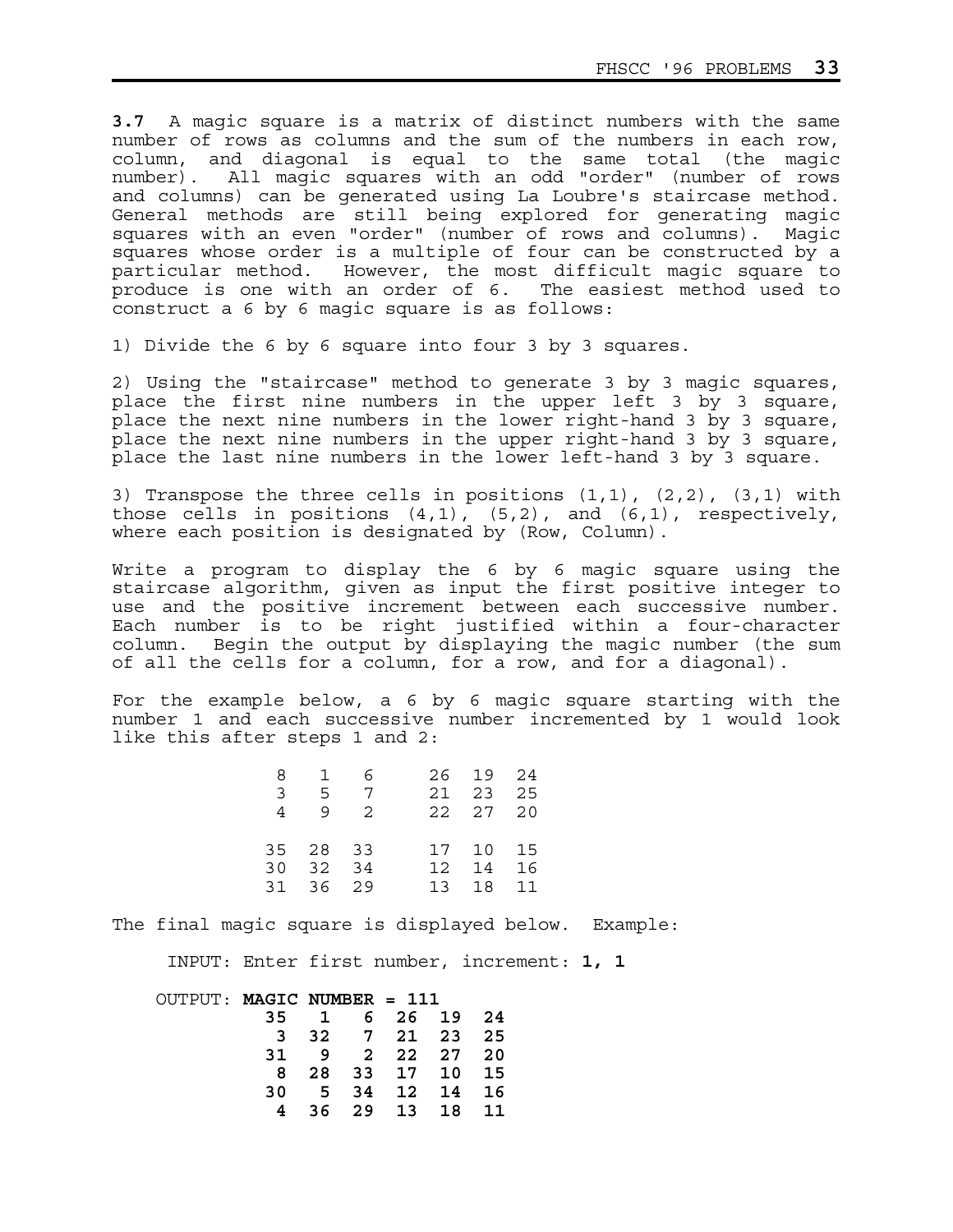**3.8** Write a program to display a pie graph on the screen using asterisks and the letters A, D, and N.

Input will be 3 percentages to divide the circle corresponding to 3 options on a survey: Agree, Disagree, or Neutral.

Output will be a circle of radius 10 characters. The circle is then partitioned by 3 line segments of asterisks stemming from the center. The first percentage entered (those that Agree) is represented by a proportional region of the circle enclosed by two segments: One segment is drawn from the center to the top of the circle, and another segment is drawn from the center to a point on the circle, enclosing a clock-wise region. Another segment is drawn from the center to the circle so that the next area clock-wise represents the percentage that disagrees. The third region clock-wise represents the percentage that is neutral. After the user presses a key, the 3 regions are filled with either A's, D's, or N's, corresponding to its region. Although your output should look very similar to the judging criteria, minor variations will be accepted. After pressing a key to fill the regions, all regions must be at least 90% filled. No letters may replace any of the asterisks. Example:

| OUTPUT: |                    | *******      |         | OUTPUT: | *******                      |
|---------|--------------------|--------------|---------|---------|------------------------------|
|         | **                 | $\star$      | **      |         | **NNN*AAA**                  |
|         | $\star$            | $\star$      | $\star$ |         | *NNNNN*AAAAA*                |
|         | $\star$            | $\star$      | $\star$ |         | *NNNNNN*AAAAAA*              |
|         | $\star$            | $\star$      | $\star$ |         | *NNNNNNN*AAAAAA*             |
|         | $\star$            | $\star$      | $\star$ |         | *NNNNNNNN*AAAAAAA*           |
|         | $\star$            | $\star$      | $\star$ |         | *NNNNNNNN*AAAAAAA*           |
|         | $\star$            | $\star$      | $\star$ |         | *NNNNNNNNN*AAAAAAAA*         |
|         | $\star$            | $\star$      | $\star$ |         | *NNNNNNNNN*AAAAAAAA*         |
|         | $\star$            |              | $\star$ |         | *NNNNNNNNN*AAAAAAAA*         |
|         | ***********        |              | $\star$ |         | *********** <u>ддддддд</u> * |
|         | $\star$            | $\star\star$ | $\star$ |         | *DDDDDDD**AAAAAAAAA*         |
|         | $\star$<br>$\star$ |              | $\star$ |         | *DDDDDD*AAAAAAAAAAA*         |
|         | $\star$<br>**      |              | $\star$ |         | *DDDD**AAAAAAAAAAAA*         |
|         | $\star$<br>$\star$ |              | *       |         | *DD*AAAAAAAAAAAAA*           |
|         | $\star$<br>$\star$ |              | $\star$ |         | *DD*AAAAAAAAAAAAA*           |
|         | $**$               |              | $\star$ |         | **AAAAAAAAAAAAA*             |
|         | $\star\star$       |              | $\star$ |         | **AAAAAAAAAAA*               |
|         | $\star$            |              | $\star$ |         | *AAAAAAAAAA*                 |
|         | **                 |              | **      |         | **AAAAAAA**                  |
|         |                    | *******      |         |         | *******                      |

INPUT: Enter 3 percentages: **64, 11, 25**

INPUT: (press any key)